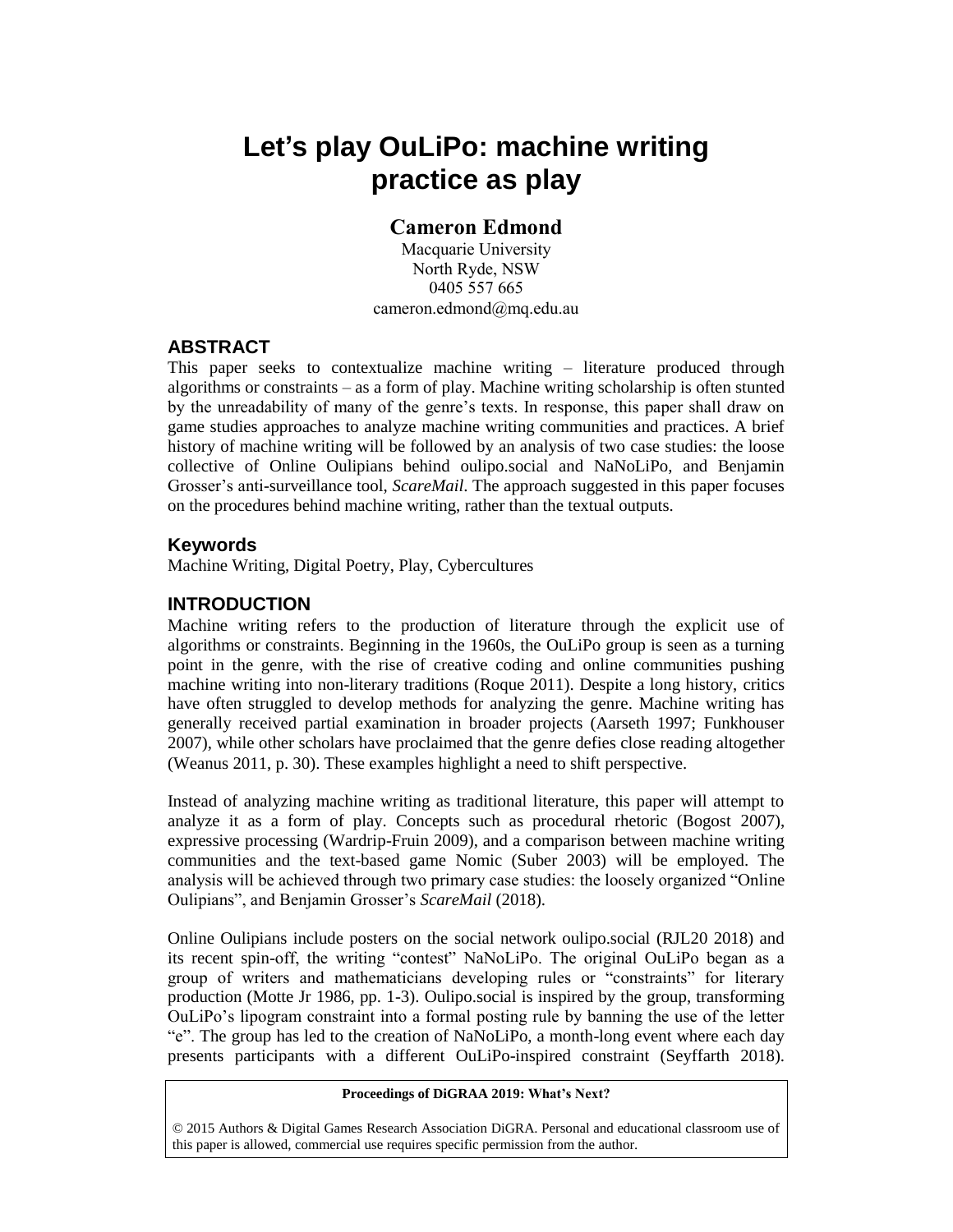Throughout NaNoLiPo, participants work towards creating small works of poetry and prose, responding to one another's subversions or exploitations of the rules. While the texts themselves are often interesting, the interaction between NaNoLiPo players in response to the daily rules invites critique.

Benjamin Grosser's *ScareMail* is a Gmail plug-in that adds a block of machine written text to emails in order to fool NSA surveillance. The tool reflects the capacity for machine writing practice to shift into political discourse. Grosser has observed the "rules" of the NSA (emails are collected if they include particular words), and created a game from it, with the goal of rendering the NSA's database obsolete. The machine written texts Grosser creates are not particularly interesting in and of themselves. Instead, the procedure they are born from stands as a form of political protest against surveillance.

This paper will begin with a brief overview of machine writing and the literature surrounding it. Then, through a discussion of the Online Oulipians and Benjamin Grosser case studies, the potentiality of analyzing machine writing as a form of play will be explored. This paper does not call for an abandonment of literary theory in studying machine writing, but instead encourages the inclusion of game studies to better understand a form of writing that is often seen as impenetrable.

# **BIO**

Cameron Edmond is a PhD student in Macquarie University's Department of English. His thesis explores the poetics of machine writing, and how they forecast a potential future for AI literature. He has taught across computing and media departments on videogames, cybercultures and Australian media. His creative practice has involved stints in narrative design, short fiction, and music journalism. His research interests include videogames, experimental fiction, online communities, beat culture and mythology.

## **BIBLIOGRAPHY**

- Aarseth, E. (1997). Cybertext: perspectives on ergodic literature. Baltimore, MD: John Hopkins University Press.
- Bogost, I. (2007). Persuasive games: the expressive power of videogames. Cambridge, MA: MIT Press.
- Funkhouser, C. T. (2007). Prehistoric digital poetry: an archeology of forms, 1959- 1995. Tuscaloosa, AL: University of Alabama Press.
- Grosser, B. (2018) ScareMail. Retrieved November 11, 2018, from https://bengrosser.com/projects/scaremail
- Motte Jr., W.F. (1986). Introduction. In W. F. Motte Jr (Ed.) Oulipo: a primer of potential literature (pp. 1-22). Lincoln, NE: University of Nebraska Press.
- RJL20. (2018). Oulipo.social (Mark II). Retrieved November 11, 2018, from https://oulipo.social
- Roque, A. (2011). Language technology enables a poetics of interactive generation. The Journal of Electronic Publishing. (14)2, n.p. doi: 10.3998/3336451.0014.209
- Seyffarth, E. (2018). NaNoLiPo2018. Retrieved November 11, 2018, from https://github.com/ojahnn/NaNoLiPo2018
- Suber, P. (2003) Nomic: a game of self-amendment. Retrieved November 11, 2018, from https://legacy.earlham.edu/~peters/nomic.htm
- Wardrip-Fruin, N. (2009). Expressive processing: digital fictions, computer games and software studies. Cambridge, MA: MIT Press.